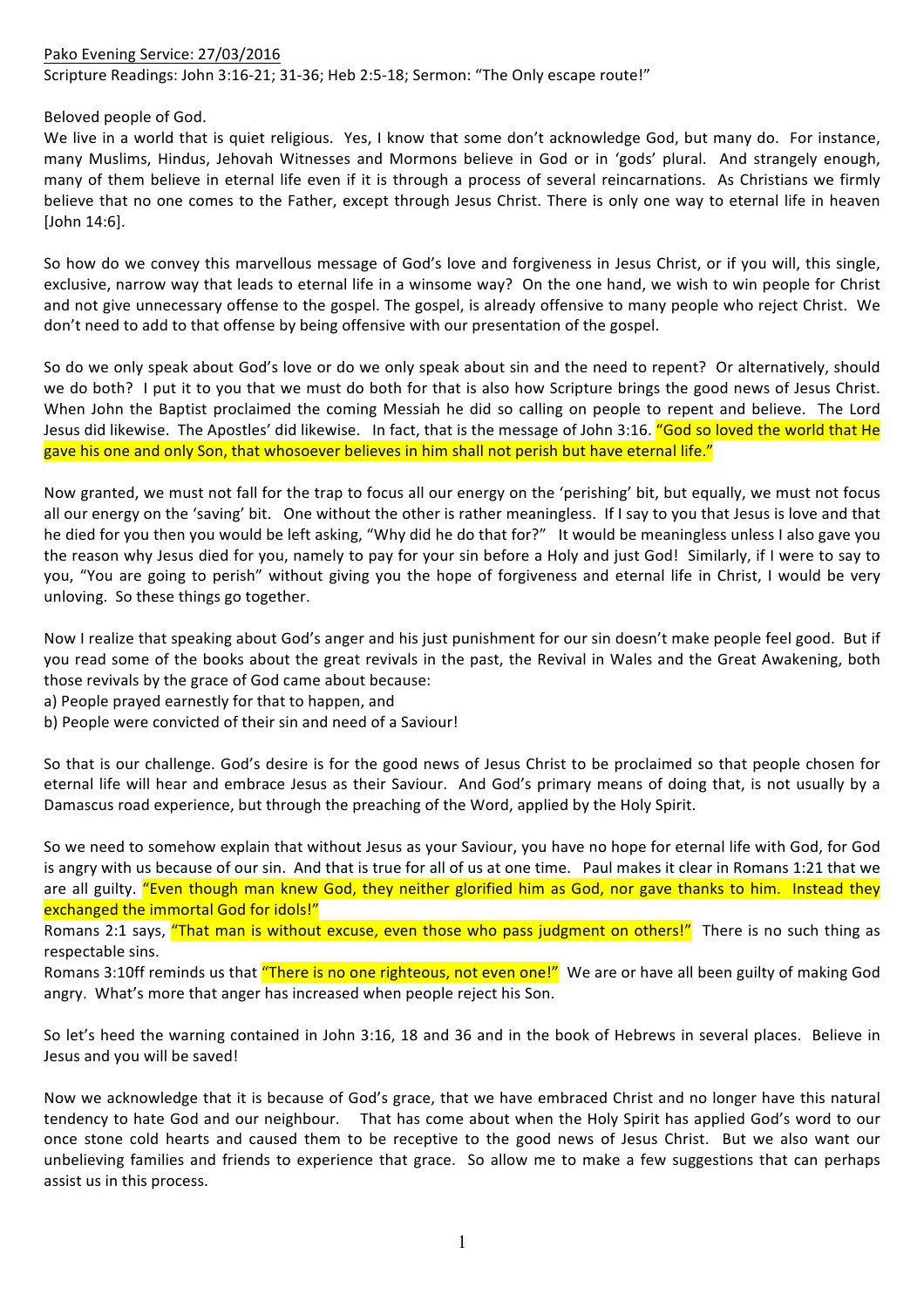The first thing we need to do is to pray, acknowledging our own sin and the marvellous grace we have experienced. We are no better than our unbelieving friend except that we are now forgiven sinners. And then we should be praying for those with whom we hope to share the gospel, that the Holy Spirit may make them receptive!

And then we need to pray that we will be able to present the glorious gospel in a winsome way. We want our families and friends to do a "U" turn out of their dead end streets and embrace God's way in Christ. When the Apostle Peter preached his first sermon at Pentecost he told the crowd that they had murdered God's own Son on the cross. But God had raised him from the dead and made him both Lord and Christ! (Acts 2:36) And God used that 'sledge hammer' approach to save three thousand people.

Now God can still use that approach, but generally, people don't like the 'sledge hammer' approach in today's society. We need to be more gentle. I am always intrigued by Paul's approach in Athens at the Areopagus. He didn't go in with all guns blazing telling them what great sinners they were and that they were all going to hell. Rather, he started by commending them for their religiosity. They had idols for many different gods erected. And then Paul goes on and tells them about the unknown God who created the heavens and the earth. And gradually he gets to the point that in the past God over-looked ignorance, but now since Christ has come, people need to repent.

And that is what we need to know of ourselves and to convey to others. We are sinners and God is Holy and we cannot hope to live with God in eternity without God's justice for our sins being met. So we can either pay ourselves which means death and eternal punishment, or someone else pays with whom God is perfectly satisfied and we live! So here is the good news. Believe in the Lord Jesus and you will be saved. But sadly, so many people do not want Jesus.

They don't even think they need to be saved! And if they keep on thinking they do not need to be saved, they will have to pay the debt themselves! Some people, including Christians think they can work their way into God's favour by caring for the poor and homeless and feeding the hungry and clothing the naked. All important but it doesn't pay for your sin. 

And then you have some Christians who in some strange way they think they can pay God back for what he has done for them. But that is not possible. Some people even suggest that the answer lies in our minds. It's all about positive thinking or possibility thinking. So long as we keep telling ourselves that we are good, that we can do it; that will give us peace with God and ourselves! Do you know what? It's a dead end street!

Still others teach that we can get some 'brownie' points or 'god' credit from someone else who has lived a better life than us. It's not true! It's a dead end street! Scripture teaches that each man must pay for his sin! Ezekiel 18:4, 18ff makes it very clear that the person who sins has to pay!

Psalm 49:7-9, "Who can give payment to God for the ransom of another? "No-one" says the Psalmist. "Even if he was to live forever, he still could not pay enough" Oh how we wish it were true that we could reap some brownie points from some 'better' person, for then we could carry our loved ones into heaven with us!

But we cannot for we are all sinners. You and I are responsible for our own sin. You cannot ask your father or mother or a good friend, not even a minister or elder to pay because it will not satisfy God's justice. In fact, even by thinking that we or someone else could satisfy God's justice adds to our debt. It adds because it takes away from the glory of God and nullifies the work of the Lord Jesus.

Well, then, shall I kill a lamb or bullock and ask God to accept it as a substitute for my life? No, that will not do either. They offered animals for their sin in the OT. In fact, Heb 10:4 tells us that the annual sacrifice was a reminder of sins, because it was impossible for the blood of bulls and goats to takes sins away. Here are still some more 'dead end' streets. Attending church once or twice? Good to do, but cannot pay for your sin. Your baptism? Your profession of faith? Your church affiliation? They are all dead end streets and lead nowhere.

Martin Luther tried and tried to be righteous in God's sight and realized that it was impossible. No one gets into heaven without trusting in God's Son alone for their forgiveness and salvation. End of story! Congregation, we need to convey that we can never pay the debt we owe our Father God. We are in arrears with the one true God and have been so for a very long time.